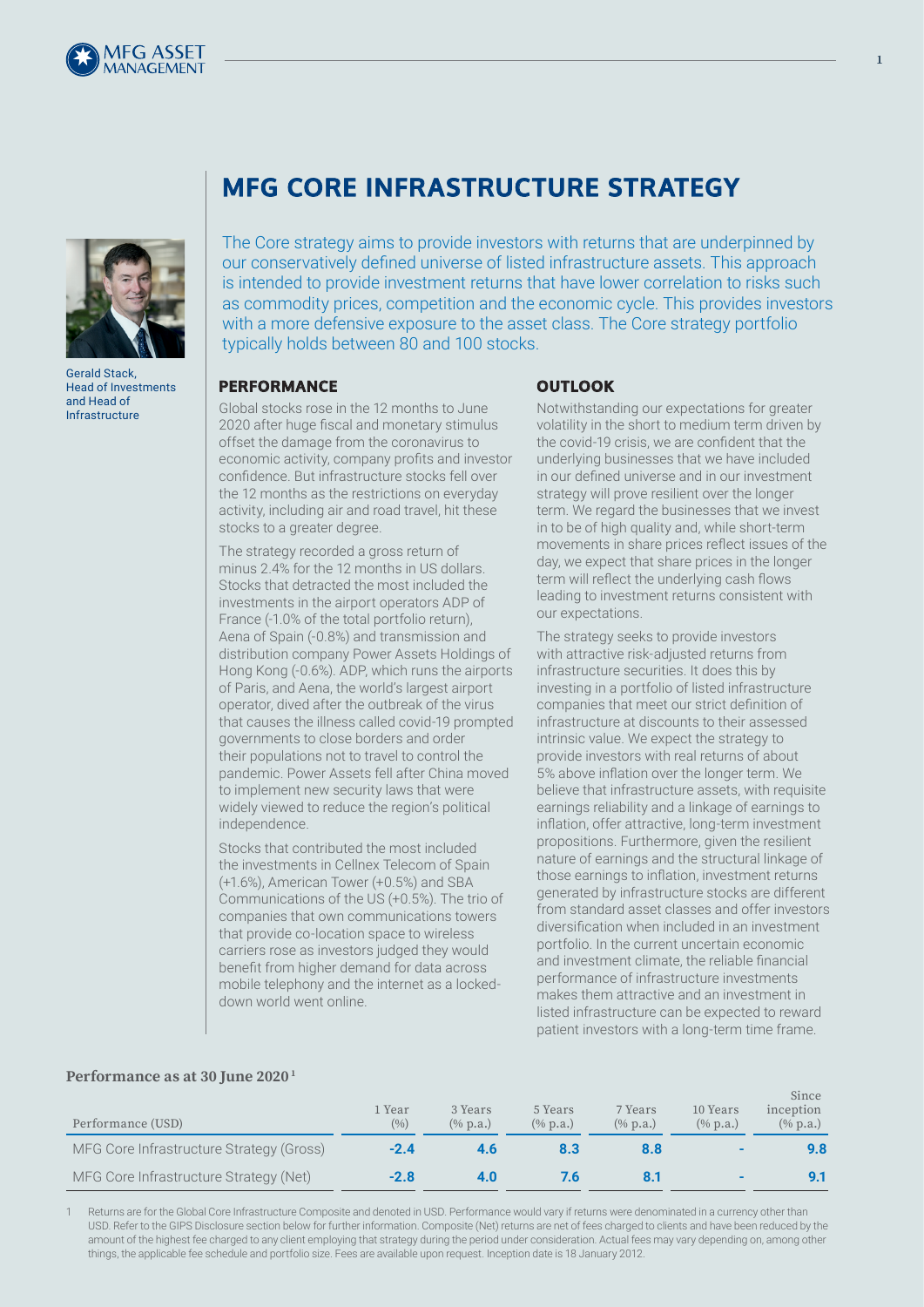

# **PORTFOLIO POSITIONING<sup>2</sup>**

#### **Top-10 holdings at 30 June 2020**

| Security              | Weight (%) |
|-----------------------|------------|
| Cellnex Telecom SA    | 3.2        |
| National Grid PLC     | 3.2        |
| Transurban Group      | 3.0        |
| Vinci SA              | 3.0        |
| Fortis Inc            | 2.9        |
| <b>TC Energy Corp</b> | 2.8        |
| Snam SpA              | 2.8        |
| Enbridge Inc          | 2.8        |
| Aena SME SA           | 2.8        |
| Terna SpA             | 2.3        |
| <b>Total</b>          | 28.8       |

Our investment philosophy has not changed since we launched the strategy. We seek to build a portfolio of outstanding infrastructure and utility companies that deliver reliable returns through the economic cycle.

The types of assets in which the strategy invests are generally natural monopolies that provide an essential service to the community. Infrastructure assets offer investors protection against inflation because their earnings generally have some direct linkage to inflation. Over time, the stable revenue or cash-flow streams derived from infrastructure assets are expected to deliver income and capital growth for investors.

Where our strategy is different is that we apply a stricter definition as to what qualifies as infrastructure. We want to limit our investment universe to stocks that provide investors with predictable, through-the-cycle, inflation-protected returns. This means that we exclude infrastructure stocks whose earnings are exposed to competition, excessive sovereign risk and changes in commodity prices.

A key feature of the portfolio-construction process for our Core infrastructure strategy is the application of what we call "the 75% rule". This relates to those companies whose assets are a mixture of assets that we classify as infrastructure and those assets that do not meet our strict requirements. In those circumstances, we require at least, and on a consistent basis, 75% of the company's earnings to be derived from the assets that meet our infrastructure and utilities definition before it can be included in the Core portfolio.

Application of this rule leads to a universe of infrastructure assets that we consider for the strategy to comprise mainly two sectors; namely, regulated utilities, which includes energy and water utilities, and infrastructure, which includes airports, ports, railroads, toll roads, communications assets and energy infrastructure (oil and gas pipelines).

Utilities and infrastructure companies provide essential services while facing limited, if any, competition. Because the services are indispensable, the prices charged can be adjusted with limited impact on demand. As a consequence, earnings are more reliable than those for a typical industrial company and generally enjoy inherent protection against inflation.

2 Portfolio positioning based on a representative portfolio for the strategy, exposures may not sum to 100% due to rounding.

Portfolio construction follows a rules-based approach in order to achieve broad-based and diversified exposure to the high-quality infrastructure companies eligible for inclusion in the strategy. The sector and geographical exposures as at 30 June 2020 are shown below:

#### **Sector Exposure**



#### **Geographical Exposure Geographical Exposure**



While the strategy's process has not changed from prior years, the current economic climate due to covid-19 has resulted in disruptions to the operations of utilities and infrastructure companies due to the impact of lockdowns and social distancing. Within the portfolio, companies most exposed to the effects of this shutdown are airports and toll roads. Combined these represent 19% of the strategy. The remaining 81% of the portfolio, to date, has been largely unaffected by the shutdowns enacted around the world.

While toll roads will face a hit to earnings in the short term, we are confident that traffic and consequent earnings will return to more normal levels over the medium term. Indeed, given the natural reluctance of people to travel on public transport in the absence of a vaccine, it might be that traffic levels return to pre-covid-19 levels relatively quickly. We expect airports are likely to be the most difficult sector while the virus remains an active threat. While we believe a recovery is to be expected, there remains much uncertainty as to where traffic is likely to trend over the medium term.

Gerald Stack